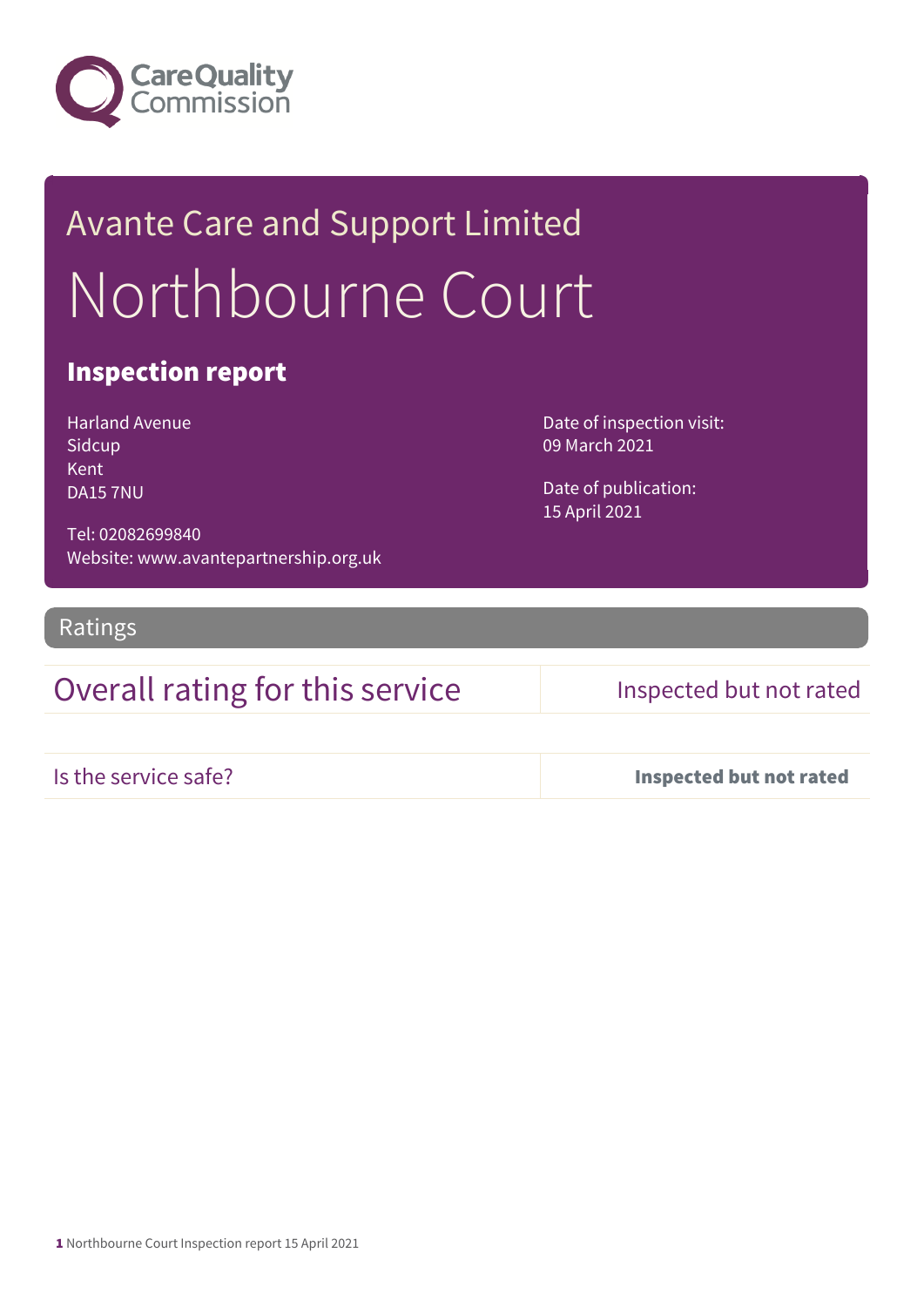## Summary of findings

### Overall summary

Northbourne Court is a residential care home that provides accommodation for up to 120 older people, some living with dementia. At the time of this inspection 101 people were using the service.

We found the following examples of good practice:

Arrangements were in place for relatives to visit people at the home safely. All visitors, including health and social care professionals were screened for symptoms of Covid 19 before being allowed to enter the home. They were supported to follow national guidance on wearing personal protective equipment (PPE) and social distancing. There were two purpose built visiting pods in the garden and a visiting room on the ground floor with access through a separate entrance. The pods and visiting room was cleaned between visits.

The layout of the premises and use of space promoted safety and good hygiene practice. Where people at risk of falls were isolated, one to one staffing was in place to reduce the risk of them falling. The manager and staff were working with the local authority's complex falls teams on analysing and reducing falls at the home. The home was clean and hygienic throughout and was following government guidance in relation to infection prevention and control.

The provider had appropriate arrangements in place for testing people using the service and staff for Covid 19 and was following government guidance on testing. We observed staff wearing appropriate PPE and socially distancing during our visit. The provider ensured all staff had received training on Covid 19, infection control and the use of PPE. Covid 19 risk assessments were carried out with Black Asian and Minority Ethnic (BAME) staff to ensure they could work safely at the home.

The home had business continuity and Covid 19 contingency plans in place that made provisions for safe care in the event of an emergency, or outbreak of Covid 19. The registered manager and staff worked closely with health and social care professionals to provide good care outcomes for people using the service. The registered manager told us they felt well supported by staff, the deputy managers and the senior management team. They took part in the providers weekly managers meetings where Covid 19 and any lessons learned were regularly discussed.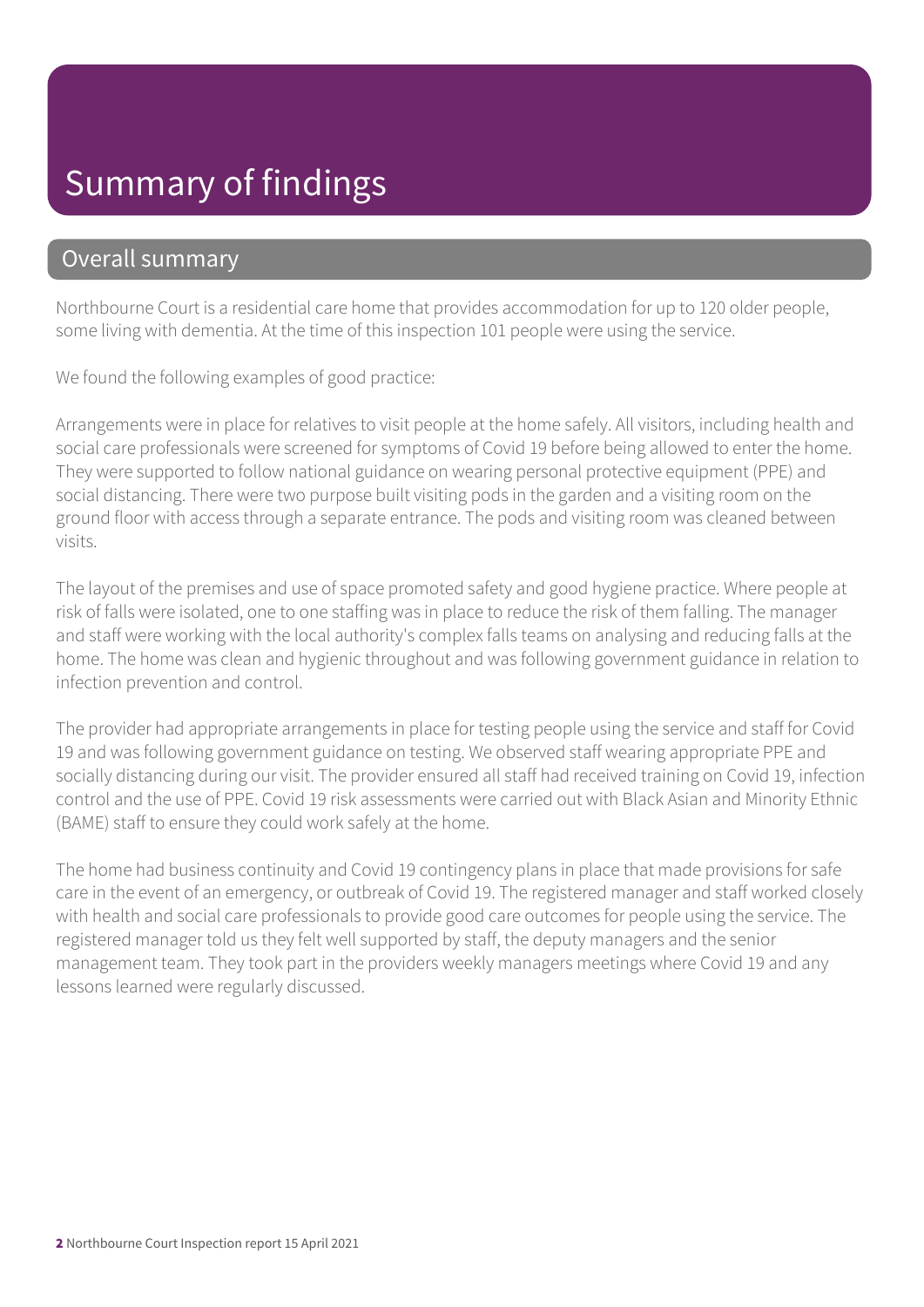### The five questions we ask about services and what we found

We always ask the following five questions of services.

Further information is in the detailed findings below.

Is the service safe? Inspected but not rated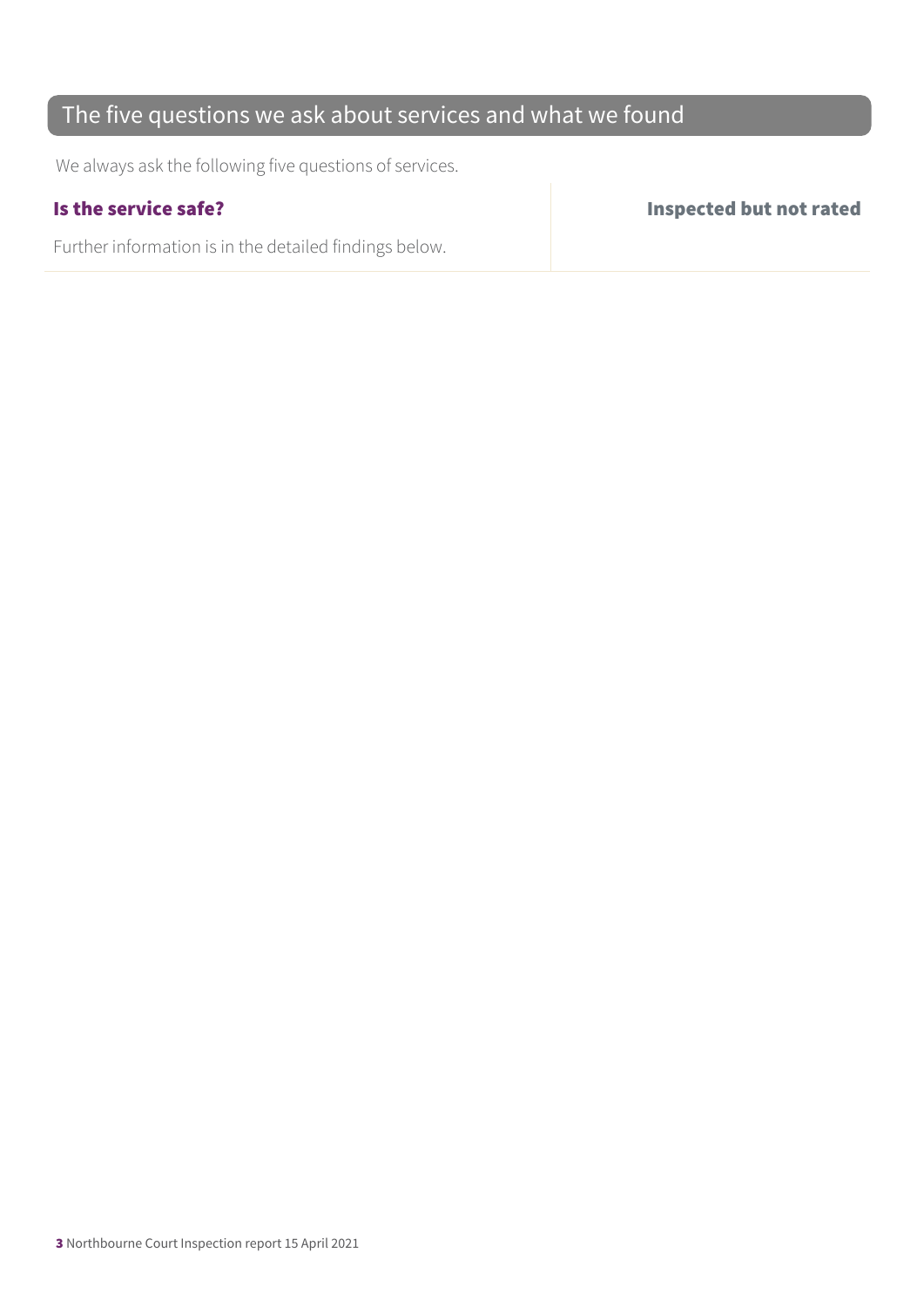

# Northbourne Court Detailed findings

## Background to this inspection

We carried out this inspection under Section 60 of the Health and Social Care Act 2008 as part of our regulatory functions. This inspection was planned to check whether the provider is meeting the legal requirements and regulations associated with the Health and Social Care Act 2008.

As part of CQC's response to the coronavirus pandemic we are looking at the preparedness of care homes in relation to infection prevention and control. This was a targeted inspection looking at the infection control and prevention measures the provider has in place.

This inspection took place on 9 March 2021 and was announced.